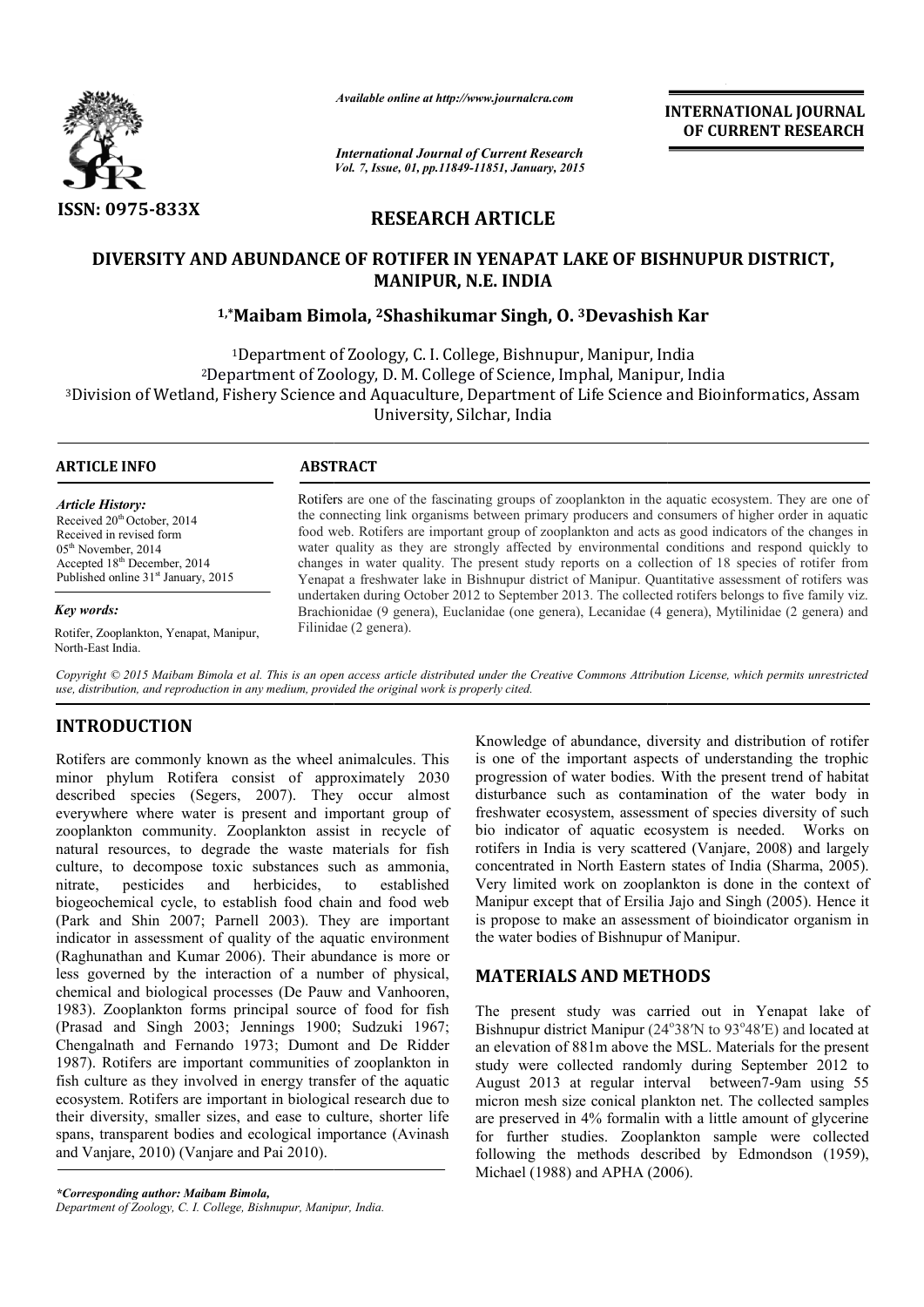| Family              | Name of Species        | Premonsoon | Monsoon | Postmonsoon |
|---------------------|------------------------|------------|---------|-------------|
| <b>Brachionidae</b> | Brachioms angularis    | $^{+}$     |         | $^{+}$      |
|                     | B. urceolaries         |            | $^+$    | $\div$      |
|                     | <b>B.</b> calyciflorus | $\, +$     | $^{+}$  | $\pm$       |
|                     | <b>B.</b> falcatus     | $^+$       | $^{+}$  | $^{+}$      |
|                     | B. quadridantatus      | $^{+}$     | $^{+}$  |             |
|                     | B. ruben               | $^{+}$     | $^{+}$  | $\div$      |
|                     | Keratella tropica      | $^+$       |         |             |
|                     | Anuraeopsis fissa      |            |         | $\div$      |
|                     | Plationus patalus      | $\div$     |         |             |
| Euchlanidae         | Euclanis dilatata      |            | $^{+}$  | $\div$      |
| Lecanidae           | Lecan heliclysta       |            |         | +           |
|                     | L. (Monostyla) bulla   | $\div$     | $^{+}$  |             |
|                     | L. papuana             |            | $^{+}$  | $^+$        |
|                     | L. leontina            | $\, +$     | $^{+}$  | $\div$      |
| Mytilinidae         | Mytilina ventralis     |            |         |             |
|                     | M. mucronata           | $^{+}$     | $^{+}$  |             |
| Filinidae           | Filinia camaseela      |            |         |             |
|                     | <i>F.</i> terminalis   |            | $^+$    |             |

**Table 1. Distribution of Rotifer in Yenapat lake**



**Fig.1. Family wise percentage representation of rotifer of Yenapat (Sept 2012-Aug 2013)**

Identification of zooplankton specimens were done following Edmondson (1959), APHA, (2006), Battish, (1992), Needham and Needham, (1962), Segers, (2007) and Sharma (2008). Microscope observations of preserved samples were done using Fisher-Scientific Micromaster Stereo zoom microscope with computerized inbuilt CCD camera and image capture software.

## **RESULTS AND DISCUSSION**

A total of 18 genera of rotifers are collected from the study sites. These 18 genera belong to five families viz. Brachionidae, Euchlanidae, Lecanidae, Mytilinidae and Filinidae. All the families come under the class- Eurotatoria, Subclass- Monogononta and Order Plomia. The family Brachionidae is represent by 9 genera, Euchlanidae by one genera, Lecanidae by 4 genera, Mytilinidae by 2 genera and Filinidae by 2 genera. Abundance of Brachionus in tropical region is a common feature (Fernando, 1980). Occurrence of Brachionus and Keratella together indicates that the status of the water body is nutrient rich. The percentage contribution of different family of Rotifera is shown in Fig. 1. And the seasonal occurrences of the rotifers are shown in Table 1.

#### **Acknowledgement**

The authors express their deep sense of gratitude to respective Head of Department of Life Science and Bioinformatics, Assam (Central) University, Silchar Assam and Coordinator of the DBT sponsored Institutional Biotech Hub, D. M. College of Science, Imphal for providing the necessary laboratory facilities required for carrying out the present work.

## **REFERENCES**

- APHA 2005. Standard methods for the examination of water and wastewater.21st Edn. Washington DC, USA.
- Battish, S.K. 1992. Feshwater Zooplankton of India. Oxford and IBD Publishing Co., New Delhi.
- Berzins B. and Pejler (1987). Rotifer occurance in relation to pH. Hydrobiologia, 182: 171-182.
- Berzins, S.L. 1979. Specific status of Keratella cochlearis (Gosse) and K.Ahlastrar (rotifer: Brachionnidae): *Ecological Considerations, Can. J. Zool*., Vol. 7(9):1719- 1722.
- Chengalnath, R. and Fernando, C.H. 1973. Rotifers from Sri Lanka(Ceylon), I Genus Lecane with descriptions of two new species. *Bull. Fish Res. Stn. Sri Lanka.,* 24, 13-27.